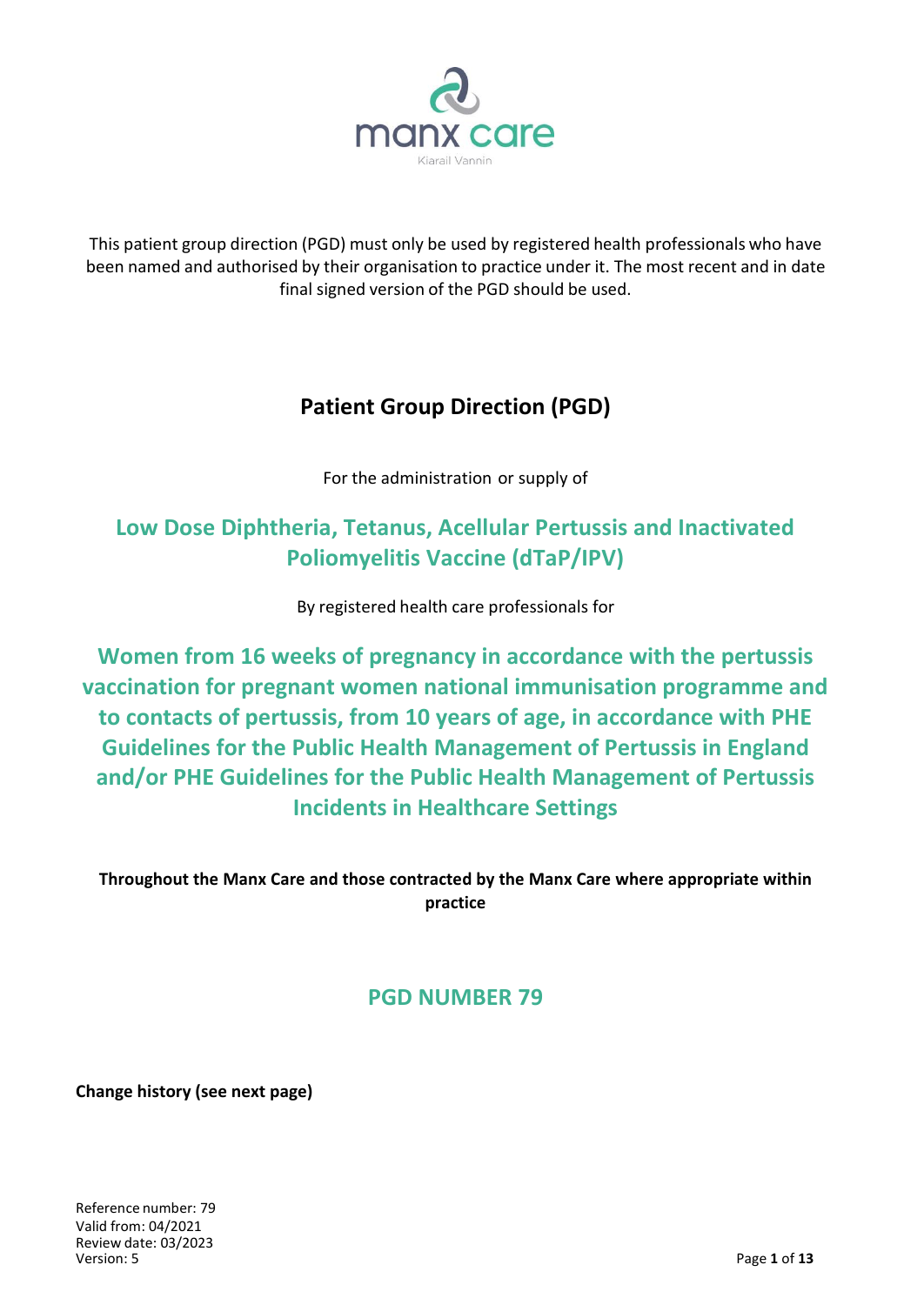### **1. Change history**

| <b>Version</b><br>number | <b>Change details</b>                                                                                                                                                                                                                                                                                                                                                                                                                                                                                                                                                                                                                                                                      | <b>Date</b> |
|--------------------------|--------------------------------------------------------------------------------------------------------------------------------------------------------------------------------------------------------------------------------------------------------------------------------------------------------------------------------------------------------------------------------------------------------------------------------------------------------------------------------------------------------------------------------------------------------------------------------------------------------------------------------------------------------------------------------------------|-------------|
| V01.00                   | New PHE PGD template                                                                                                                                                                                                                                                                                                                                                                                                                                                                                                                                                                                                                                                                       | 15/12/2015  |
| V02.00                   | Vaccine eligibility changed from 'from 28 weeks of<br>pregnancy' to 'from 20 weeks of pregnancy'                                                                                                                                                                                                                                                                                                                                                                                                                                                                                                                                                                                           | 24/03/2016  |
| V03.00                   | PHE Pertussis PGD amended to:<br>reflect service specification for vaccine eligibility 'from<br>16 weeks of pregnancy' rather than 'from 20 weeks of<br>pregnancy'<br>reference the protocol for ordering storage and handling<br>of vaccines<br>update wording regarding authorisation in line with<br>$\bullet$<br>agreed PHE PGD template changes and multiple<br>practitioner authorisation sheet,<br>include minor rewording, layout and formatting changes<br>for clarity and consistency with other PHE PGD templates                                                                                                                                                               | 24/03/2017  |
| V04.00                   | PHE Pertussis PGD amended to:<br>include additional healthcare practitioners in Section 3,<br>including radiographers to allow for potential<br>commissioning arrangements for immunisation at the<br>time of the fetal anomaly scan<br>include immunisation of contacts of pertussis in<br>٠<br>accordance with PHE guidelines<br>remove the off-label status for use in pregnancy<br>٠<br>include additional stability statement for Boostrix-IPV in<br>٠<br>the storage section<br>refer to vaccine incident guidelines in off-label and<br>٠<br>storage sections<br>include minor rewording, layout and formatting changes<br>for clarity and consistency with other PHE PGD templates | 11/01/2019  |
| V05.00                   | PHE Pertussis PGD amended to:<br>amend to off-label section to reflect mention of<br>subcutaneous administration in product literature<br>clarify wording for dose and frequency of administration for<br>contacts<br>simplify supplies section<br>include minor rewording, layout and formatting changes for<br>clarity and consistency with other PHE PGD templates                                                                                                                                                                                                                                                                                                                      | 18/02/2021  |
|                          |                                                                                                                                                                                                                                                                                                                                                                                                                                                                                                                                                                                                                                                                                            |             |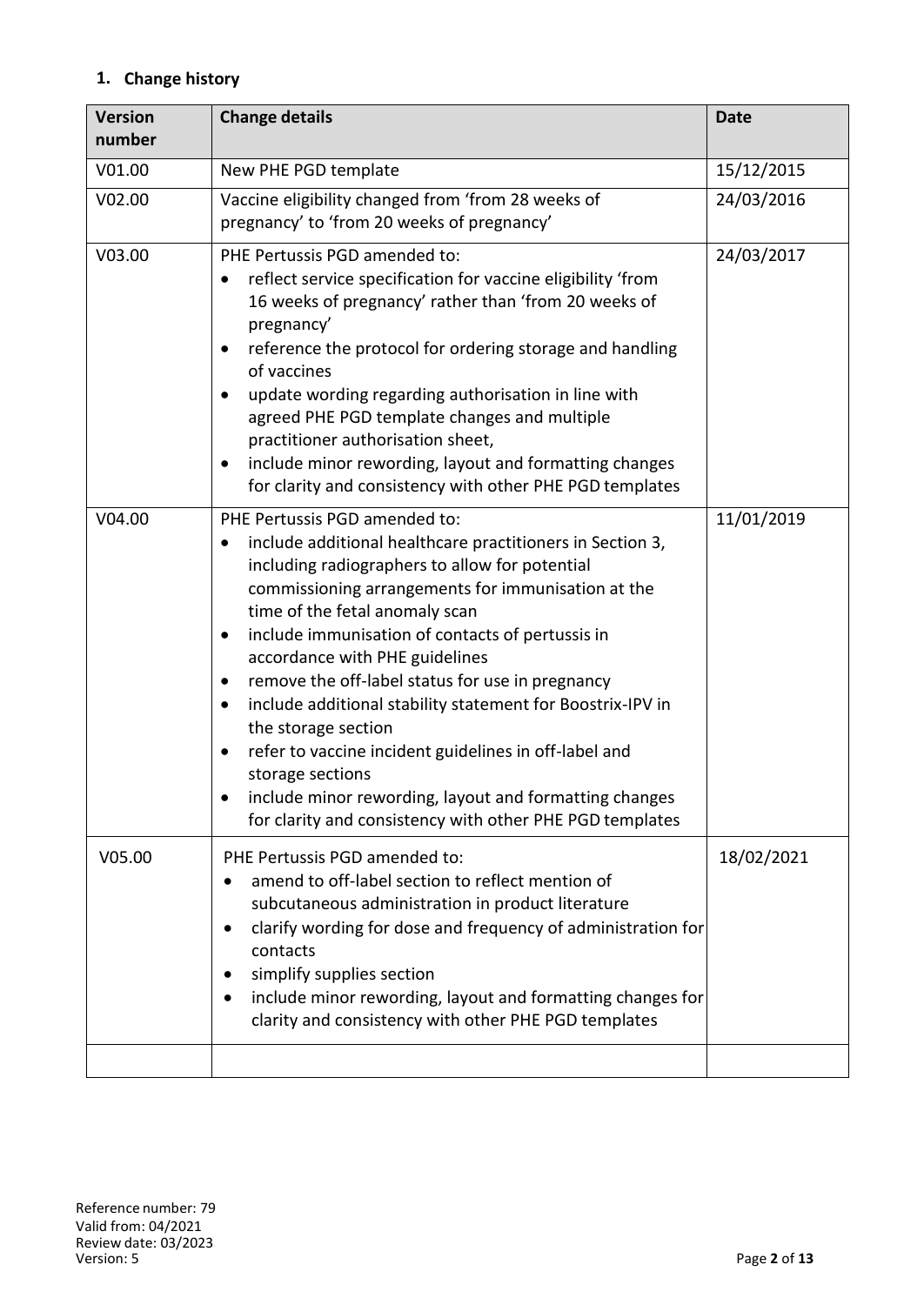#### **2. Medicines practice guideline 2:** *Patient group directions*

Refer to the relevant sections of NICE medicines practice guideline 2: *Patient group directions* as stated in the blank template notes. For further information about PGD signatories, see the NHS and Manx Care PGD website FAQs

#### **3. PGD development**

Refer to the NICE PGD competency framework for people developing PGDs

| Job Title & organisation           | <b>Name</b> | <b>Signature</b> | <b>Date</b> |
|------------------------------------|-------------|------------------|-------------|
| Author of the PGD                  |             |                  |             |
| Member of the PGD<br>working group |             |                  |             |

#### **4. PGD authorisation**

Refer to the NICE PGD competency framework for people authorising PGDs

| <b>Job Title</b>                                             | <b>Name</b> | Signature | <b>Date</b> |
|--------------------------------------------------------------|-------------|-----------|-------------|
| <b>Medical Director</b>                                      |             |           |             |
| Chief Pharmacist/<br><b>Pharmaceutical Adviser</b>           |             |           |             |
| Senior Paramedic                                             |             |           |             |
| Director of Nursing                                          |             |           |             |
| <b>GP Adviser</b>                                            |             |           |             |
| Senior Microbiologist<br>(if PGD contains<br>antimicrobials) |             |           |             |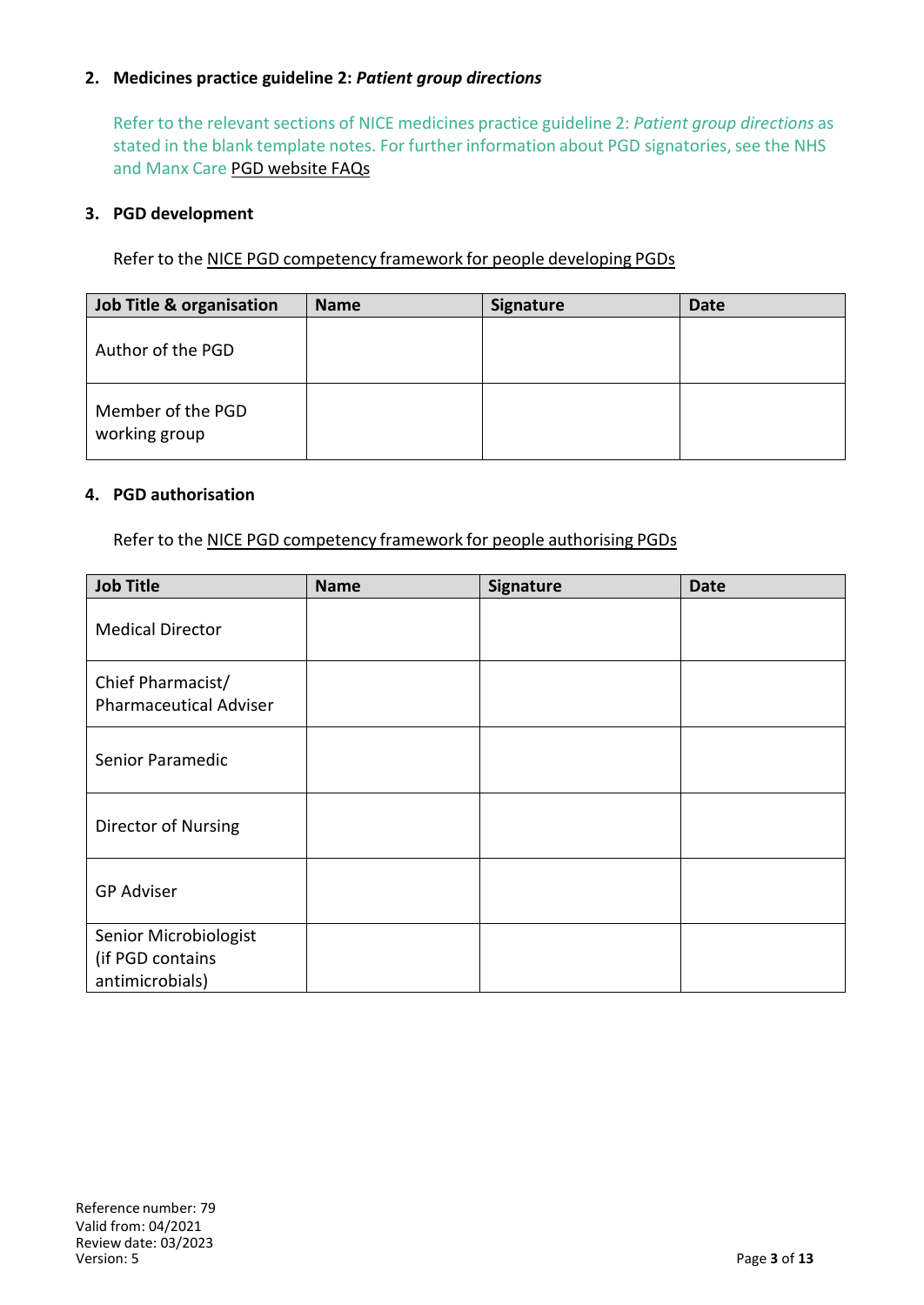#### **5. PGD adoption by the provider**

Refer to the NICE PGD competency framework for people authorising PGDs

| Job title and<br>organisation | <b>Signature</b> | <b>Date</b> | Applicable or not<br>applicable to area |
|-------------------------------|------------------|-------------|-----------------------------------------|
|                               |                  |             |                                         |

#### **6. Training and competency of registered healthcare professionals, employed or contracted by the Manx Care, GP practice or Hospice**

Refer to the NICE PGD competency framework for health professionals using PGDs

|                                                        | Requirements of registered Healthcare professionals working<br>under the PGD                                                                                                                                                                                                                                                                                                                                                                                                                                                                                                                                                                                                                                                                                                                        |
|--------------------------------------------------------|-----------------------------------------------------------------------------------------------------------------------------------------------------------------------------------------------------------------------------------------------------------------------------------------------------------------------------------------------------------------------------------------------------------------------------------------------------------------------------------------------------------------------------------------------------------------------------------------------------------------------------------------------------------------------------------------------------------------------------------------------------------------------------------------------------|
| <b>Qualifications and</b><br>professional registration | Registered healthcare professionals, working within or<br>$\bullet$<br>contracted by the Manx Care, GP practice or Hospice who are<br>permitted staff groups outlined within the current PGD policy<br>Pharmacists must be practising in Manx Care authorised<br>$\bullet$<br>premises i.e. contracted pharmacy premises<br>Registered healthcare professionals, working within or contracted                                                                                                                                                                                                                                                                                                                                                                                                       |
|                                                        | by the Manx Care, GP Practice or Hospice who are permitted staff<br>groups outlined within the current PGD policy                                                                                                                                                                                                                                                                                                                                                                                                                                                                                                                                                                                                                                                                                   |
|                                                        | Additionally practitioners:<br>must be familiar with the vaccine product and alert to changes<br>in the Summary of Product Characteristics (SPC), Immunisation<br>Against Infectious Disease ('The Green Book'), and national and<br>local immunisation programmes<br>must have undertaken training appropriate to this PGD as<br>$\bullet$<br>required by local policy and in line with the National Minimum<br><b>Standards and Core Curriculum for Immunisation Training</b><br>must be competent to undertake immunisation and to discuss<br>$\bullet$<br>issues related to immunisation<br>must be competent in the handling and storage of vaccines,<br>$\bullet$<br>and management of the 'cold chain'<br>must be competent in the recognition and management of<br>$\bullet$<br>anaphylaxis |
|                                                        | Practitioners must ensure they are up to date with relevant issues<br>and clinical skills relating to immunisation and management of<br>anaphylaxis, with evidence of appropriate Continued Professional<br>Development (CPD)                                                                                                                                                                                                                                                                                                                                                                                                                                                                                                                                                                       |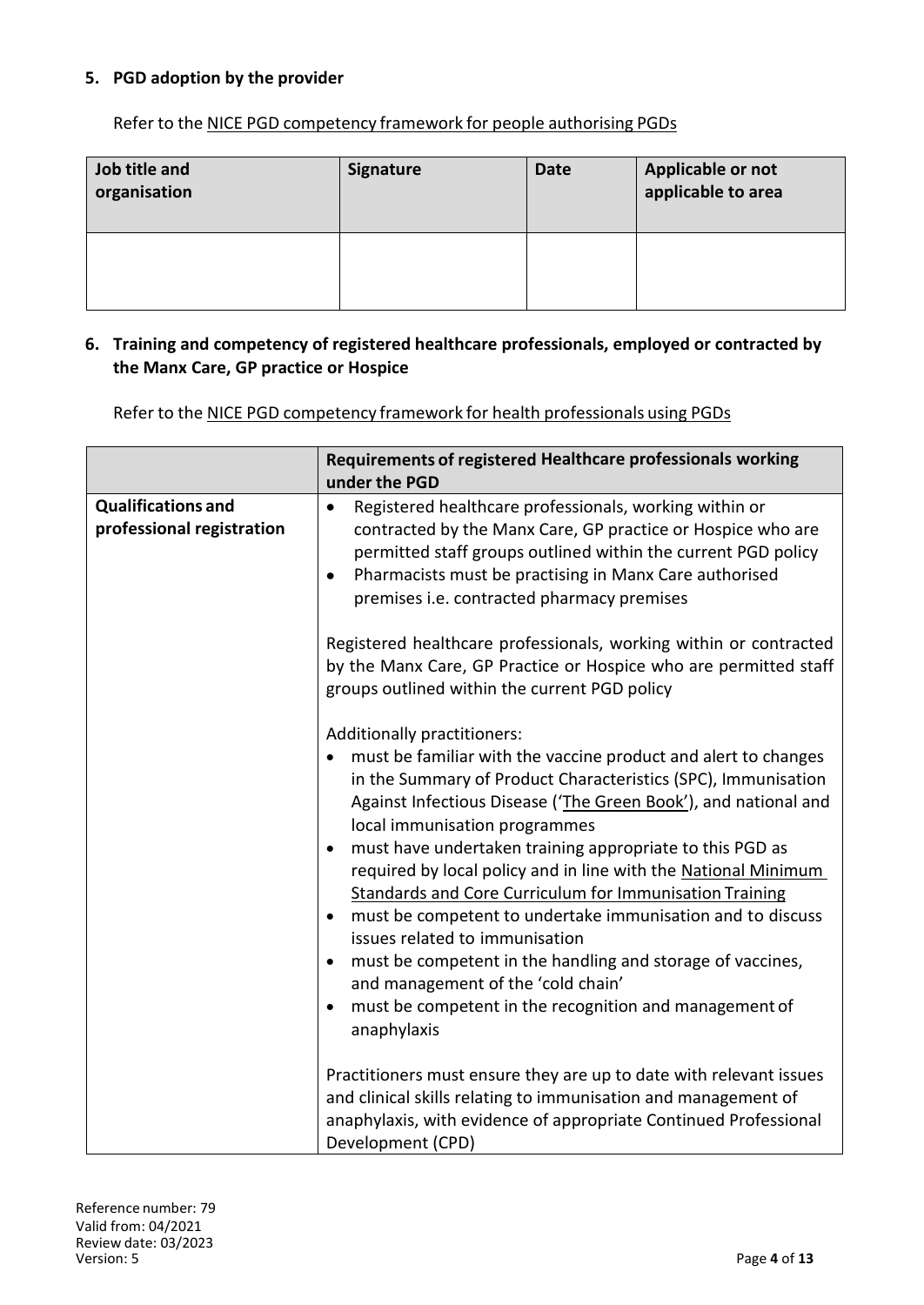| <b>Initial training</b>      | Knowledge of current guidelines and the administration of the<br>$\bullet$<br>drug specified in this PGD/BNF and of the inclusion and<br>exclusion criteria<br>Training which enables the practitioner to make a clinical |  |  |
|------------------------------|---------------------------------------------------------------------------------------------------------------------------------------------------------------------------------------------------------------------------|--|--|
|                              | assessment to establish the need for the medication covered<br>by this PGD                                                                                                                                                |  |  |
|                              | Local training in the use of PGDs<br>$\bullet$                                                                                                                                                                            |  |  |
| <b>Competency assessment</b> | Staff will be assessed on their knowledge of drugs and clinical                                                                                                                                                           |  |  |
|                              | assessment as part the competency framework for registered                                                                                                                                                                |  |  |
|                              | health professionals using PGDs                                                                                                                                                                                           |  |  |
| Ongoing training and         | The registered health care professionals should make sure they are                                                                                                                                                        |  |  |
| competency                   | aware of any changes to the recommendations for this                                                                                                                                                                      |  |  |
|                              | medication; it is the responsibility of the registered health care                                                                                                                                                        |  |  |
|                              | professionals to keep up to date with continuing professional                                                                                                                                                             |  |  |
|                              | development. PGD updates will be held every two years                                                                                                                                                                     |  |  |

#### **7. Clinical Conditions**

| <b>Clinical condition or</b>        | Indicated for the immunisation of women from 16 weeks of                   |  |  |
|-------------------------------------|----------------------------------------------------------------------------|--|--|
| situation to which this PGD         | pregnancy in accordance with the recommendations given in                  |  |  |
| applies                             | Chapter 24 of Immunisation Against Infectious Disease: 'The Green          |  |  |
|                                     | Book' and for the immunisation of contacts of pertussis, from 10           |  |  |
|                                     | years of age, in accordance with Guidelines for the Public Health          |  |  |
|                                     | Management of Pertussis in England or PHE Guidelines for the               |  |  |
|                                     | <b>Public Health Management of Pertussis Incidents in Healthcare</b>       |  |  |
|                                     | Settings                                                                   |  |  |
| <b>Inclusion criteria</b>           | Pregnant women from 16 weeks <sup>1</sup> of pregnancy<br>$\bullet$        |  |  |
|                                     | Mothers with an infant less than 2 months of age who did not<br>$\bullet$  |  |  |
|                                     | receive pertussis vaccination during their pregnancy                       |  |  |
|                                     | Contacts of pertussis, from 10 years of age, recommended<br>$\bullet$      |  |  |
|                                     | pertussis vaccination in accordance with Guidelines for the                |  |  |
|                                     | Public Health Management of Pertussis in England or PHE                    |  |  |
|                                     | Guidelines for the Public Health Management of Pertussis                   |  |  |
|                                     | <b>Incidents in Healthcare Settings</b>                                    |  |  |
| Criteria for exclusion <sup>2</sup> | Individuals for whom no valid consent has been received.                   |  |  |
| (continued)                         | Individuals who:                                                           |  |  |
|                                     | • are less than 16 weeks pregnant (with the exception of post-             |  |  |
|                                     | exposure vaccination, at any stage of pregnancy, of contacts at            |  |  |
|                                     | risk of transmitting pertussis to 'vulnerable' individuals)                |  |  |
|                                     | have had a confirmed anaphylactic reaction to a previous dose<br>$\bullet$ |  |  |
|                                     | of diphtheria, tetanus, pertussis or poliomyelitis containing              |  |  |
|                                     | vaccine, including any conjugate vaccines where diphtheria or              |  |  |
|                                     | tetanus toxoid is used in the conjugate                                    |  |  |
|                                     |                                                                            |  |  |

 $^1$  From 16 weeks of pregnancy means a gestation of 16 weeks plus 0 days (16<sup>+0</sup>) or more.

1

<sup>&</sup>lt;sup>2</sup> Exclusion under this PGD does not necessarily mean the medication is contraindicated, but it would be outside its remit and another form of authorisation will be required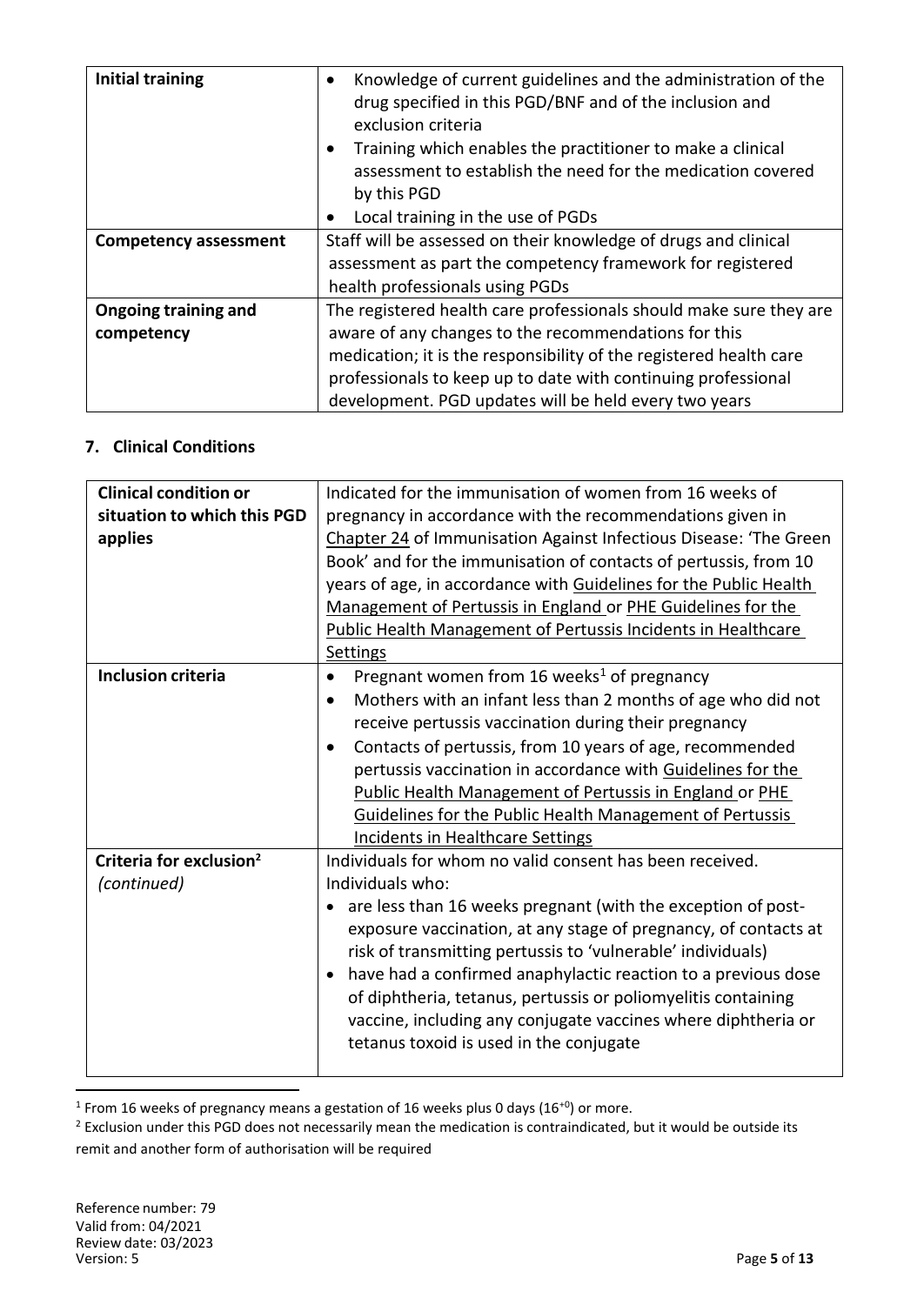| <b>Criteria for exclusion</b>    | • have had a confirmed anaphylactic reaction to any component               |
|----------------------------------|-----------------------------------------------------------------------------|
|                                  | of the vaccine or residual products from manufacture, these                 |
|                                  | may include formaldehyde, glutaraldehyde, streptomycin,                     |
|                                  | neomycin, polymyxin and bovine serum albumin (refer to                      |
|                                  | relevant SPC)                                                               |
|                                  | are suffering from acute severe febrile illness (the presence of a          |
|                                  | minor infection is not a contraindication for immunisation)                 |
| <b>Cautions (including any</b>   | The immunogenicity of the vaccine could be reduced in<br>$\bullet$          |
| relevant action to be            | immunosuppressed subjects. However, vaccination should                      |
| taken)                           | proceed in accordance with the national recommendations                     |
|                                  | Syncope (fainting) can occur following, or even before, any                 |
|                                  | vaccination especially in adolescents as a psychogenic response             |
|                                  | to the needle injection. This can be accompanied by several                 |
|                                  | neurological signs such as transient visual disturbance,                    |
|                                  | paraesthesia and tonic-clonic limb movements during recovery.               |
|                                  | It is important that procedures are in place to avoid injury from           |
|                                  | faints                                                                      |
| <b>Arrangements for referral</b> | Patient should be referred to a more experienced clinical                   |
| for medical advice               | practitioner for further assessment                                         |
| Action to be taken if            | If less than 16 weeks of pregnancy delay vaccination until<br>٠             |
| patient excluded                 | indicated unless post-exposure vaccination is indicated in                  |
|                                  | accordance with Guidelines for the Public Health Management                 |
|                                  | of Pertussis in England or PHE Guidelines for the Public Health             |
|                                  |                                                                             |
|                                  | <b>Management of Pertussis Incidents in Healthcare Settings</b>             |
|                                  | In case of postponement due to acute severe febrile illness,                |
|                                  | advise when the individual can be vaccinated and ensure                     |
|                                  | another appointment is arranged                                             |
|                                  | Seek appropriate advice from the local Screening and                        |
|                                  | Immunisation Team, the local Health Protection Team or the                  |
|                                  | individual's clinician where appropriate                                    |
|                                  | The risk to the individual of not being immunised must be                   |
|                                  | taken into account                                                          |
|                                  | Document the reason for exclusion and any action taken in the<br>$\bullet$  |
|                                  | individual's clinical records                                               |
|                                  | Inform or refer to the GP or a prescriber as appropriate<br>$\bullet$       |
| Action to be taken if            | Informed consent, from the individual or a person legally able<br>$\bullet$ |
| patient declines treatment       | to act on the person's behalf, must be obtained for each                    |
|                                  | administration                                                              |
|                                  | Advise the individual/parent/carer about the protective effects             |
|                                  | of the vaccine, the risks of infection and potential                        |
|                                  | complications                                                               |
|                                  | Document advice given and the decision reached                              |
|                                  | Inform or refer to the GP or a prescriber as appropriate                    |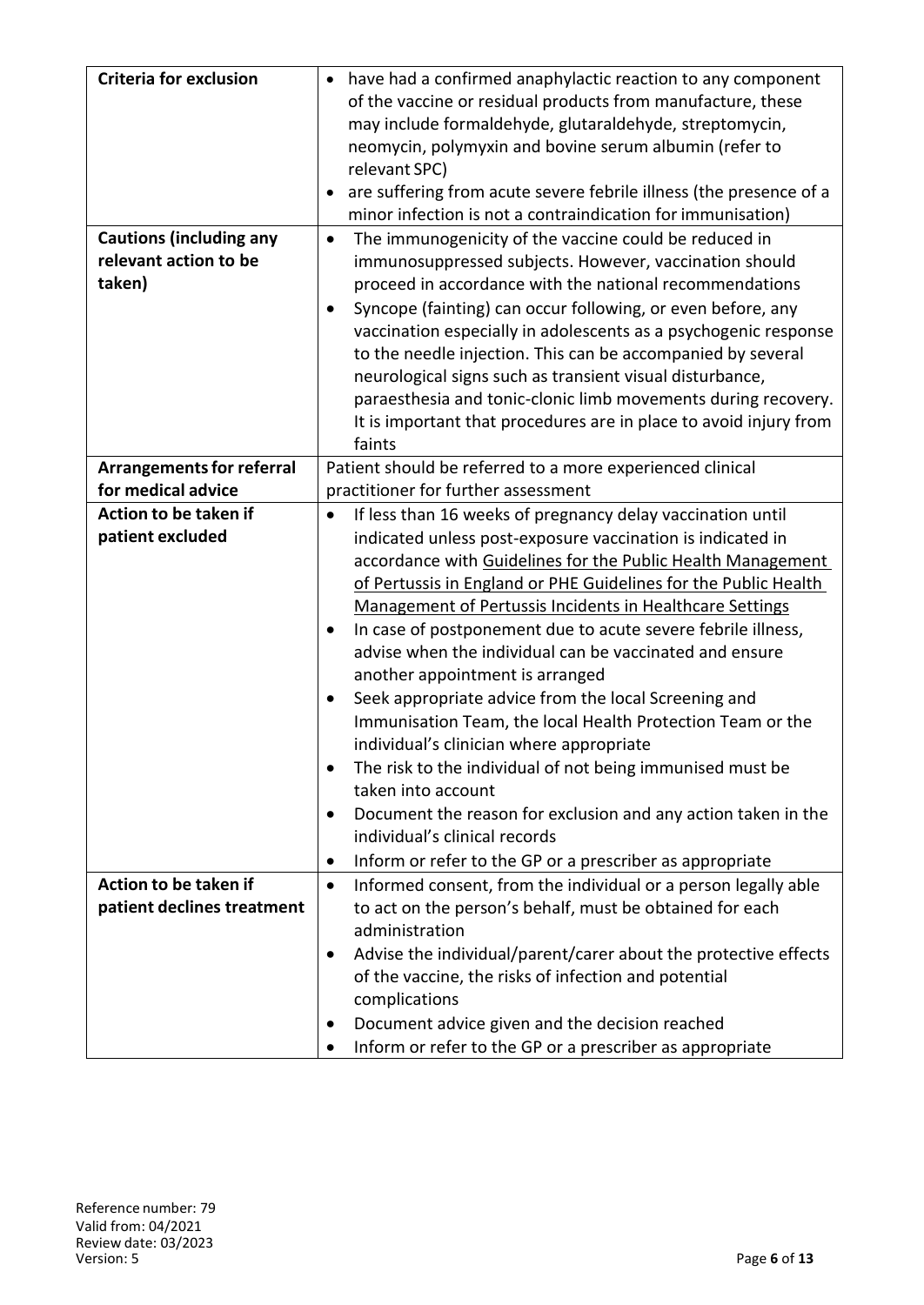#### **8. Details of the medicine**

| Name, form and strength    | Low dose diphtheria, tetanus, pertussis (acellular, component) and  |  |  |
|----------------------------|---------------------------------------------------------------------|--|--|
| of medicine                | poliomyelitis (inactivated) vaccine (adsorbed), eg:                 |  |  |
|                            | Boostrix®-IPV, suspension for injection in pre-filled syringe       |  |  |
|                            | (reduced antigen content), dTaP/IPV                                 |  |  |
|                            | Repevax®, suspension for injection in pre-filled syringe (reduced   |  |  |
|                            | antigen content), dTaP/IPV - see Supplies section                   |  |  |
| Legal category             | Prescription only medicine (POM)                                    |  |  |
| <b>Black triangle</b> ▼    | No                                                                  |  |  |
| Indicate any off-label use | Vaccine should be stored according to the conditions<br>$\bullet$   |  |  |
| (if relevant)              | detailed in the Storage section below. However, in the event        |  |  |
|                            | of an inadvertent or unavoidable deviation of these                 |  |  |
|                            | conditions refer to PHE Vaccine Incident Guidance. Where            |  |  |
|                            | vaccine is assessed in accordance with these guidelines as          |  |  |
|                            | appropriate for continued use this would constitute off-label       |  |  |
|                            | administration under this PGD.                                      |  |  |
|                            | Where a vaccine is recommended off-label consider, as part of       |  |  |
|                            | the consent process, informing the individual/patient/carer that    |  |  |
|                            | the vaccine is being offered in accordance with national            |  |  |
|                            | guidance but that this is outside the product licence.              |  |  |
| Route/method of            | Administer by intramuscular injection, preferably into deltoid      |  |  |
| administration             | region of the upper arm                                             |  |  |
| Dose and frequency         | Single 0.5ml dose per administration                                |  |  |
| (continued)                |                                                                     |  |  |
|                            | Routine immunisation in pregnancy schedule                          |  |  |
|                            | A single dose of dTaP/IPV should ideally be administered            |  |  |
|                            | between 16 weeks and 32 weeks of pregnancy to maximise the          |  |  |
|                            | likelihood that the baby will be protected from birth. For          |  |  |
|                            | operational reasons, vaccination is best offered on or after the    |  |  |
|                            | fetal anomaly scan at around 20 weeks                               |  |  |
|                            | Women may still be immunised after week 32 of pregnancy             |  |  |
|                            | but this may not offer as high a level of passive protection to     |  |  |
|                            | the baby                                                            |  |  |
|                            | Vaccination late in pregnancy may, however, directly protect        |  |  |
|                            | the mother against disease and thereby reduce the risk of           |  |  |
|                            | exposure to her infant                                              |  |  |
|                            | This vaccine should be offered regardless of prior vaccination<br>٠ |  |  |
|                            | status. Vaccination is indicated in each pregnancy                  |  |  |
|                            | For women who have not received the vaccine in pregnancy,<br>٠      |  |  |
|                            | pertussis-containing vaccine can be offered to mothers in the       |  |  |
|                            | two months following birth ie up until their child receives their   |  |  |
|                            | first dose of pertussis containing vaccine, to reduce the risk of   |  |  |
|                            | the mother contracting pertussis in the post-partum period and      |  |  |
|                            | therefore prevent her from infecting her infant                     |  |  |
|                            |                                                                     |  |  |
|                            | <b>Public health management of pertussis</b>                        |  |  |
|                            | A single dose of dTaP/IPV should be administered to contacts        |  |  |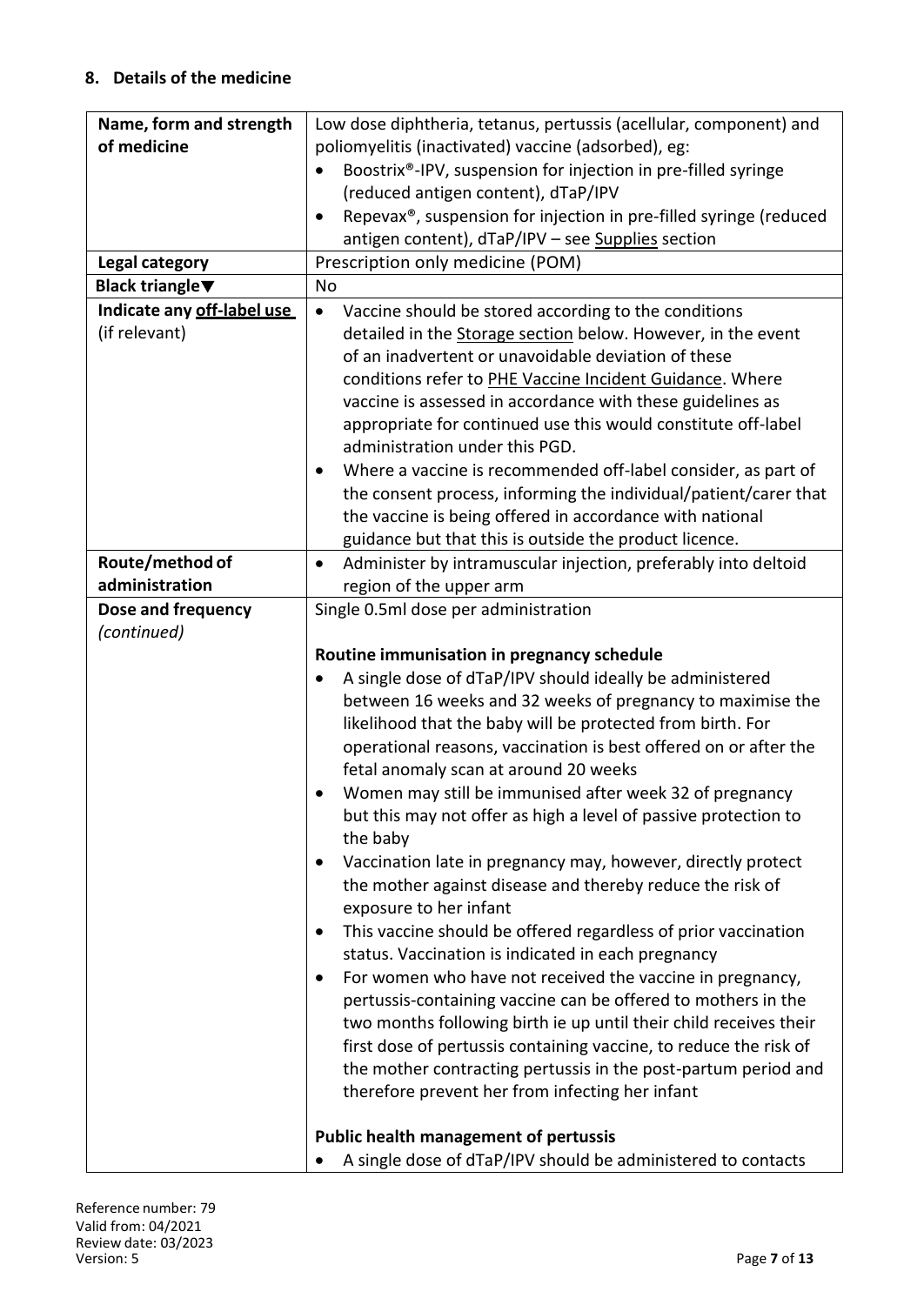| Dose and frequency                            | recommended immunisation in accordance with Guidelines for<br>the Public Health Management of Pertussis in England or PHE<br>Guidelines for the Public Health Management of Pertussis<br>Incidents in Healthcare Settings who have not received a dose<br>of pertussis-containing vaccine in the last five years and no<br>Td/IPV vaccine in the preceding month<br>A dTaP/IPV dose is recommended at any stage of pregnancy for<br>pertussis contacts (in Group 2 b), c) or d) $3^3$ , at increased risk of<br>transmitting to 'vulnerable' individuals (in Group $1)^4$ , who have<br>not received a pertussis containing vaccine in the last five years,<br>and who happen to be pregnant as well. Where such vaccination<br>of pregnant contacts occurs before 16 weeks of pregnancy, a<br>further dose of pertussis containing vaccine will be required<br>after 16 weeks of pregnancy in accordance with the routine<br>immunisation schedule and at least 4 weeks after the preceding |
|-----------------------------------------------|----------------------------------------------------------------------------------------------------------------------------------------------------------------------------------------------------------------------------------------------------------------------------------------------------------------------------------------------------------------------------------------------------------------------------------------------------------------------------------------------------------------------------------------------------------------------------------------------------------------------------------------------------------------------------------------------------------------------------------------------------------------------------------------------------------------------------------------------------------------------------------------------------------------------------------------------------------------------------------------------|
|                                               | dose                                                                                                                                                                                                                                                                                                                                                                                                                                                                                                                                                                                                                                                                                                                                                                                                                                                                                                                                                                                         |
| <b>Quantity to be</b><br>administered         | Single 0.5ml dose per administration.                                                                                                                                                                                                                                                                                                                                                                                                                                                                                                                                                                                                                                                                                                                                                                                                                                                                                                                                                        |
| <b>Maximum or minimum</b><br>treatment period | See dose section above                                                                                                                                                                                                                                                                                                                                                                                                                                                                                                                                                                                                                                                                                                                                                                                                                                                                                                                                                                       |
| <b>Storage</b>                                | Store at +2°C to +8°C<br>$\bullet$                                                                                                                                                                                                                                                                                                                                                                                                                                                                                                                                                                                                                                                                                                                                                                                                                                                                                                                                                           |
|                                               | Store in original packaging in order to protect from light<br>$\bullet$                                                                                                                                                                                                                                                                                                                                                                                                                                                                                                                                                                                                                                                                                                                                                                                                                                                                                                                      |
|                                               | Do not freeze<br>$\bullet$                                                                                                                                                                                                                                                                                                                                                                                                                                                                                                                                                                                                                                                                                                                                                                                                                                                                                                                                                                   |
|                                               | Upon removal from the cold chain, Boostrix® -IPV is stable<br>$\bullet$<br>for 8 hours at 21°C                                                                                                                                                                                                                                                                                                                                                                                                                                                                                                                                                                                                                                                                                                                                                                                                                                                                                               |
|                                               | In the event of an inadvertent or unavoidable deviation of these<br>conditions, vaccine that has been stored outside the conditions<br>stated above should be quarantined and risk assessed for<br>suitability of continued off-label use or appropriate disposal.<br>Refer to PHE Vaccine Incident Guidance                                                                                                                                                                                                                                                                                                                                                                                                                                                                                                                                                                                                                                                                                 |

 $\ddot{\phantom{a}}$ <sup>3</sup> b) healthcare workers working with infants and pregnant women c) people whose work involves regular, close or prolonged contact with infants too young to be fully vaccinated d) people who share a household with an infant too young to be fully vaccinated

<sup>4</sup> Individuals at increased risk of severe complications ('vulnerable'): unimmunised infants (born after 32 weeks) less than 2 months of age whose mothers did not receive pertussis vaccine after 16 weeks of pregnancy and at least 2 weeks prior to delivery  $\bullet$  unimmunised infants (born < 32 weeks) less than 2 months of age regardless of maternal vaccine status  $\bullet$  unimmunised and partially immunised infants (less than 3 doses of vaccine) aged 2 months and above regardless of maternal vaccine status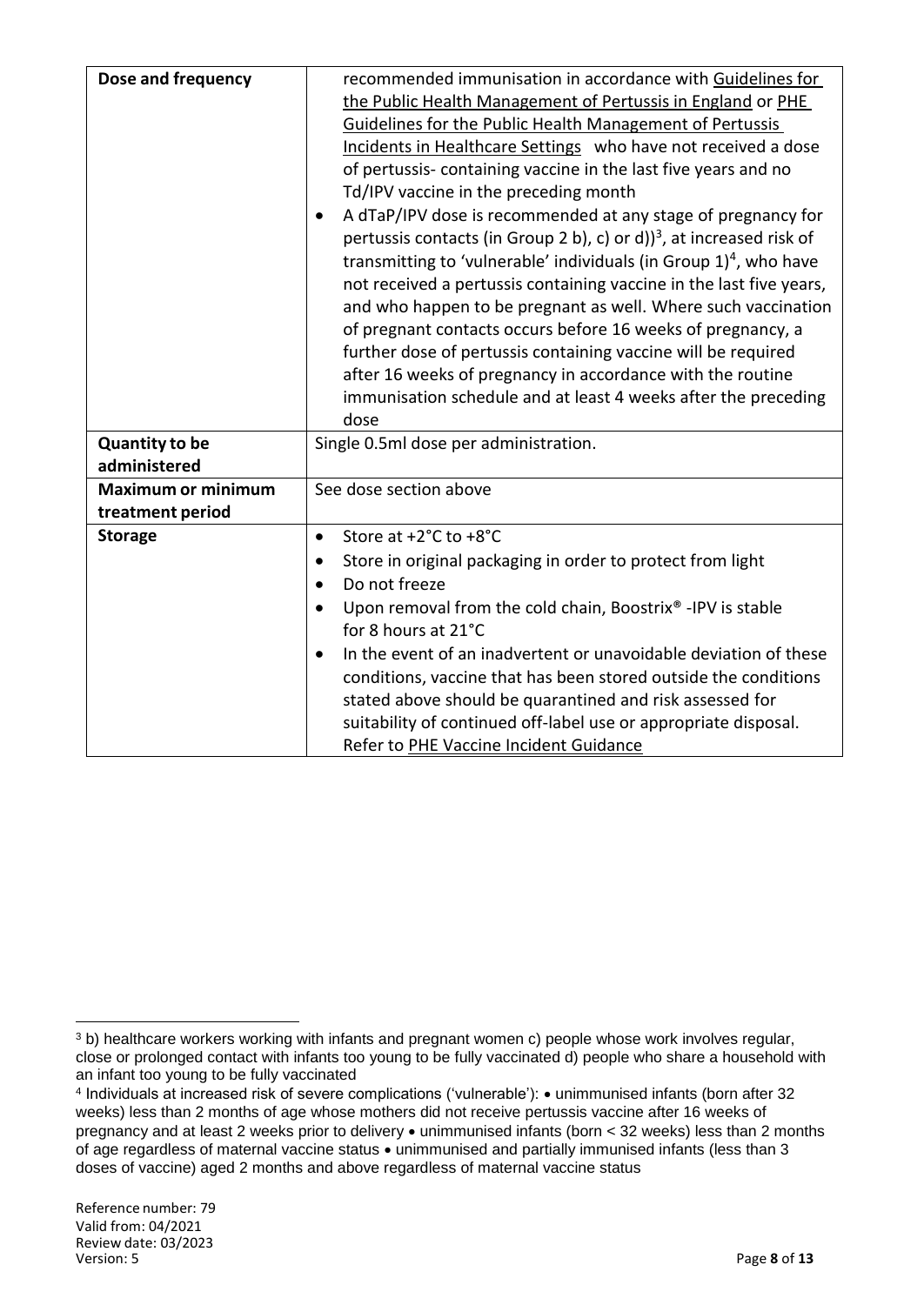| <b>Adverse effects</b>    | Local reactions following vaccination are very common ie<br>pain, swelling or redness at the injection site. A small<br>painless nodule may form at the injection site. Injection<br>site haematoma, pruritus, warmth and numbness have also<br>been reported<br>Common adverse reactions include fever, headache,<br>$\bullet$<br>gastrointestinal disturbances (nausea, diarrhoea, vomiting,<br>abdominal pain), arthralgia, myalgia, malaise, and<br>fatigue/asthenia<br>Hypersensitivity reactions and anaphylaxis can occur but are<br>very rare<br>A detailed list of adverse reactions is available in the SPC, at the<br>electronic Medicines Compendium website: |
|---------------------------|---------------------------------------------------------------------------------------------------------------------------------------------------------------------------------------------------------------------------------------------------------------------------------------------------------------------------------------------------------------------------------------------------------------------------------------------------------------------------------------------------------------------------------------------------------------------------------------------------------------------------------------------------------------------------|
|                           | www.medicines.org.uk                                                                                                                                                                                                                                                                                                                                                                                                                                                                                                                                                                                                                                                      |
| <b>Records to be kept</b> | The administration of any medication given under a PGD must be<br>recorded within the patient's medical records (see Appendix C for<br>more information)                                                                                                                                                                                                                                                                                                                                                                                                                                                                                                                  |

### **9. Patient information**

| Verbal/Written             |           | Verbal information must be given to patients and or carers for all |
|----------------------------|-----------|--------------------------------------------------------------------|
| information to be given to |           | medication being administered under a PGD                          |
| patient or carer           | $\bullet$ | Where medication is being supplied under a PGD, written            |
|                            |           | patient information leaflet must also be supplied                  |
|                            |           | Offer marketing authorisation holder's patient information         |
|                            |           | leaflet (PIL) provided with the vaccine                            |
|                            |           | Immunisation promotional material may be provided as               |
|                            |           | appropriate: Pregnant? There are many ways to help protect         |
|                            |           | you and your baby. Available from                                  |
|                            |           | www.gov.uk/government/collections/immunisation                     |
| Follow-up advice to be     | $\bullet$ | If symptoms do not improve or worsen or you become unwell,         |
| given to patient or carer  |           | seek medical advice immediately                                    |
|                            | $\bullet$ | Inform the individual/parent/carer of possible side effects and    |
|                            |           | their management                                                   |
|                            |           | The individual/parent/carer should be advised to seek medical      |
|                            |           | advice in the event of an adverse reaction                         |
|                            |           | When administration is postponed advise the                        |
|                            |           | individual/parent/carer when to return for vaccination             |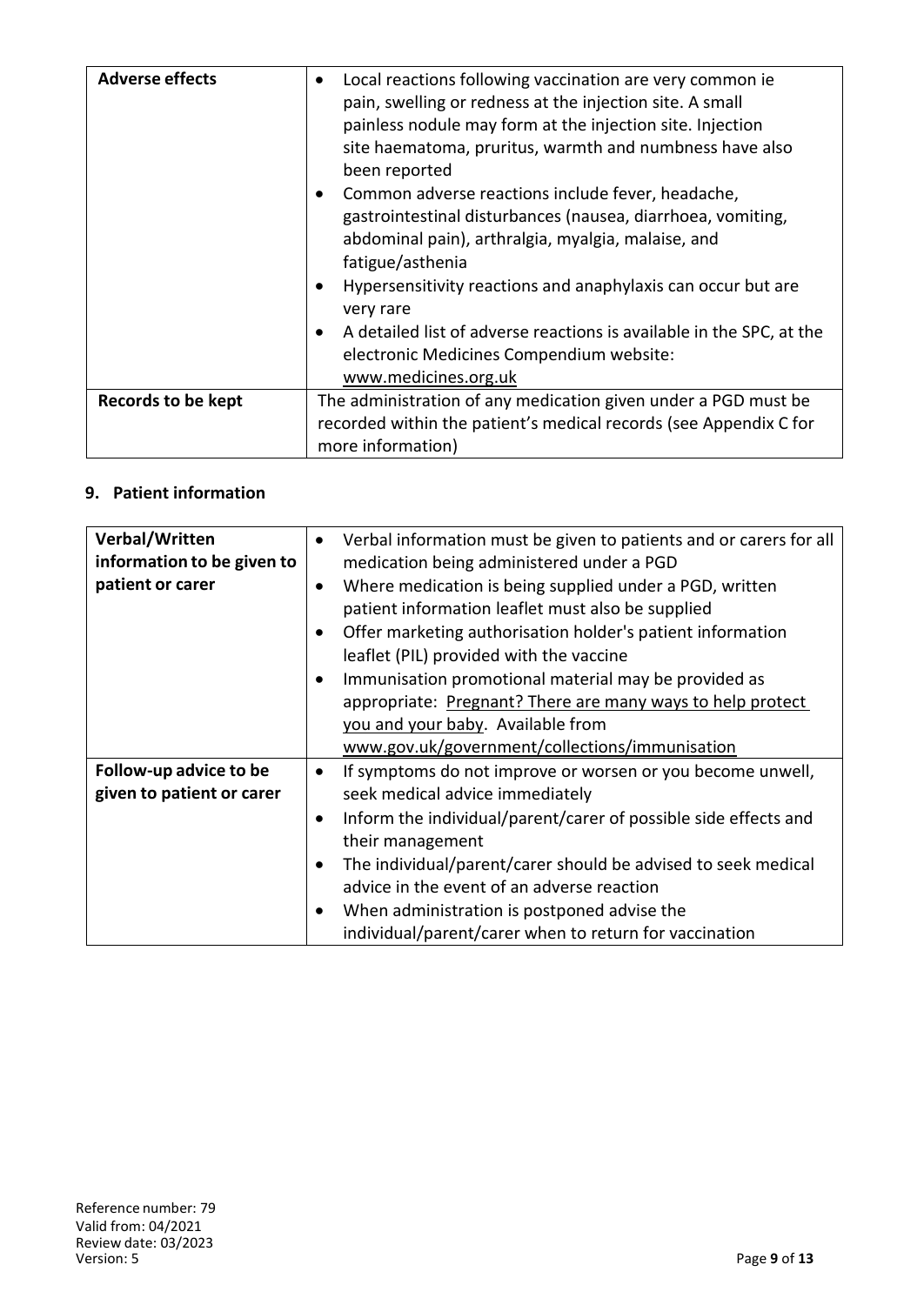#### **10. Appendix A**

**References**

### 1. British National Formulary (BNF) 2019 available online: https://bnf.nice.org.uk

- 2. Nursing and Midwifery (2018) "The code" available online: https://www.nmc.org.uk
- 3. Current Health Care Professions Council standards of practice
- 4. General Pharmaceutical Council standards
- 5. The General Optical Council
- 6. Electronic medicines compendium available online: https://www.medicines.org.uk

#### **dTaP/IPV vaccine**

- Immunisation Against Infectious Disease: The Green Book Chapter [15](https://www.gov.uk/government/publications/diphtheria-the-green-book-chapter-15) and Chapter 26. Updated 19 April 2013. Chapter 30. Updated 26 November 2018. Chapter 24. Updated 07 April 2016 https://www.gov.uk/government/collections/immunisation-against- [infectious](https://www.gov.uk/government/collections/immunisation-against-infectious-disease-the-green-book)[disease-the-green-book](https://www.gov.uk/government/collections/immunisation-against-infectious-disease-the-green-book)
- Summary of Product Characteristic for Boostrix®-IPV, GlaxoSmithKline. 19 January 2018. http://www.medicines.org.uk/emc/medicine/28679
- Summary of Product Characteristic for Repevax<sup>®</sup>, Sanofi Pasteur. 9 January 2018. http://www.medicines.org.uk/emc/medicine/15256
- Vaccination against pertussis (whooping cough) for pregnant women: information for healthcare professionals. 22 June 2016. https://www.gov.uk/government/publications/vaccination-against- [pertussis-whooping](https://www.gov.uk/government/publications/vaccination-against-pertussis-whooping-cough-for-pregnant-women)[cough-for-pregnant-women](https://www.gov.uk/government/publications/vaccination-against-pertussis-whooping-cough-for-pregnant-women)
- NHS public health functions agreement 2018-19 Service specification no.1A: Pertussis pregnant women immunisation programme. September 2018. https://www.england.nhs.uk/publication/public-health-national- [service-specifications/](https://www.england.nhs.uk/publication/public-health-national-service-specifications/)
- Vaccination of individuals with uncertain or incomplete immunisation status. Public Health England. Updated 13 November 2017. [https://www.gov.uk/government/publications/vaccination-of-](https://www.gov.uk/government/publications/vaccination-of-individuals-with-uncertain-or-incomplete-immunisation-status) individuals-withuncertain-or-incomplete-immunisation-status
- Guidelines for the Public Health Management of Pertussis in England. Published May 2018. [https://www.gov.uk/government/publications/pertussis-guidelines-](https://www.gov.uk/government/publications/pertussis-guidelines-for-public-health-management) for-public-healthmanagement
- PHE Guidelines for the Public Health Management of Pertussis Incidents in Healthcare Settings. Updated 2 November 2016. [https://www.gov.uk/government/publications/pertussis-guidelines-](https://www.gov.uk/government/publications/pertussis-guidelines-for-public-health-management-in-a-healthcare-setting) for-public-healthmanagement-in-a-healthcare-setting

#### **General**

- Health Technical Memorandum 07-01: Safe Management of Healthcare Waste. Department of Health. 20 March 2013. [https://www.gov.uk/government/publications/guidance-on-the](https://www.gov.uk/government/publications/guidance-on-the-safe-management-of-healthcare-waste)[safe-](https://www.gov.uk/government/publications/guidance-on-the-safe-management-of-healthcare-waste) management-of-healthcare-waste
- National Minimum Standards and Core Curriculum for Immunisation Training. Published February 2018. [https://www.gov.uk/government/publications/national-minimum](https://www.gov.uk/government/publications/national-minimum-standards-and-core-curriculum-for-immunisation-training-for-registered-healthcare-practitioners)standards-and-core-curriculum-for-immunisation-training-for- [registered-healthcare](https://www.gov.uk/government/publications/national-minimum-standards-and-core-curriculum-for-immunisation-training-for-registered-healthcare-practitioners)[practitioners](https://www.gov.uk/government/publications/national-minimum-standards-and-core-curriculum-for-immunisation-training-for-registered-healthcare-practitioners)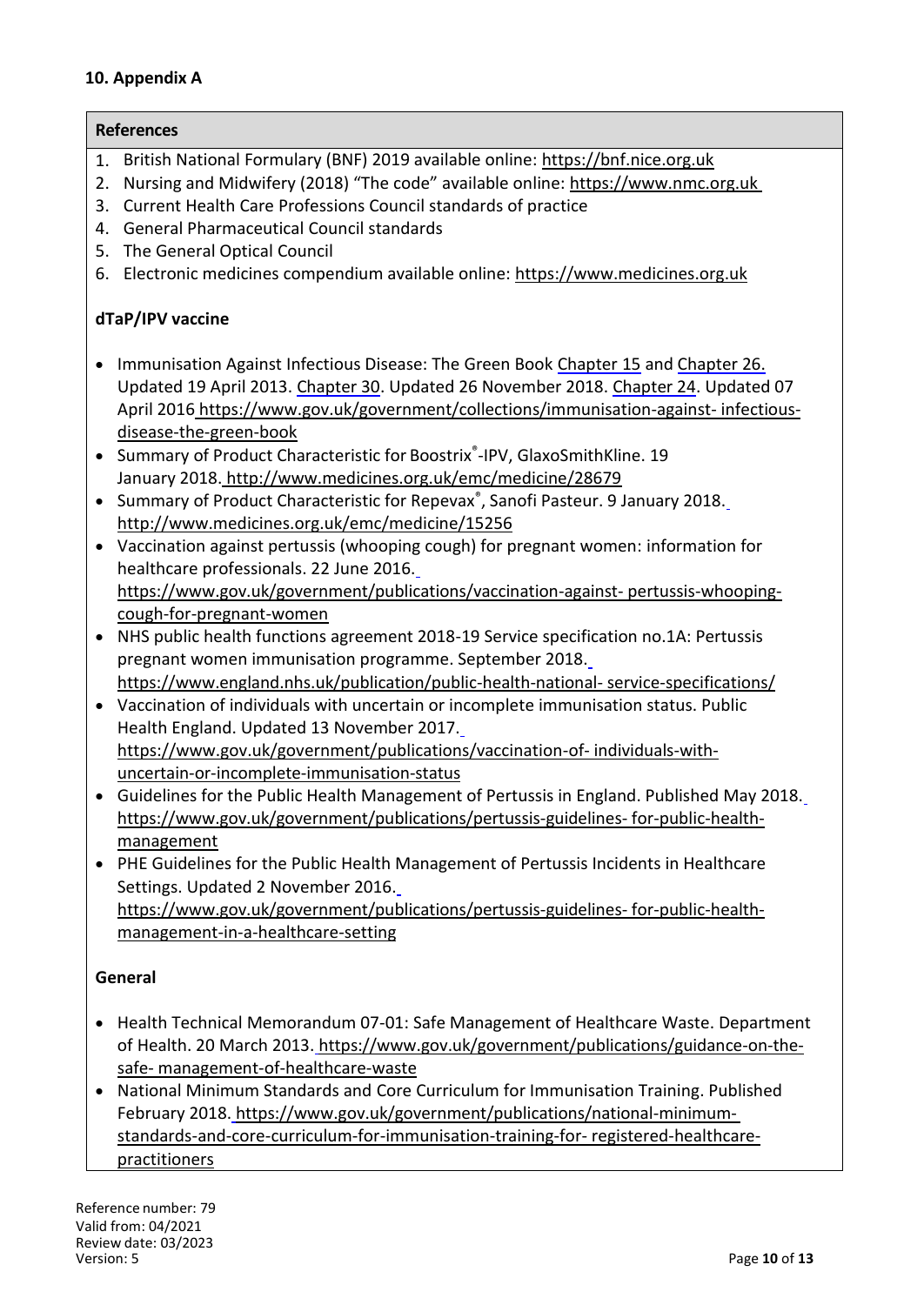- NICE Medicines Practice Guideline 2 (MPG2): Patient Group Directions. Published March 2017. https://www.nice.org.uk/guidance/mpg2
- NICE MPG2 Patient group directions: competency framework for health professionals using patient group directions. Updated March 2017. https://www.nice.org.uk/guidance/mpg2/resources

#### **11. Appendix B**

| Health professionals agreed to practice |  |                                                                                             |  |  |
|-----------------------------------------|--|---------------------------------------------------------------------------------------------|--|--|
|                                         |  | Each registered healthcare professional will hold their own Competency framework which will |  |  |
|                                         |  | be signed and agreed by their mentor                                                        |  |  |
|                                         |  | A mentor is defined within the Manx Care policy as any ward/area managers, sisters, senior  |  |  |
|                                         |  |                                                                                             |  |  |

nurses, GPs, pharmacists or senior paramedics who has completed the PGD training themselves

#### **12. Appendix C**

| Route/method of<br>administration | When administering at the same time as other vaccines care should<br>be taken to ensure that the appropriate route of injection is used for<br>all the vaccinations. The vaccines should be given at separate sites,<br>preferably in different limbs. If given in the same limb, they should<br>be given at least 2.5cm apart. The site at which each vaccine was<br>given should be noted in the individual's records<br>For individuals with a bleeding disorder, vaccines normally given by<br>$\bullet$<br>an intramuscular route should be given by deep subcutaneous<br>injection to reduce the risk of bleeding (see 'The Green Book'<br>Chapter 4)<br>Boostrix-IPV® is the recommended product for the vaccination for<br>pregnant women programme. Repevax® (dTaP/IPV) may be used as<br>an alternative if Boostrix-IPV® (dTaP/IPV) vaccine is not available.<br>Either vaccine is recommended for the immunisation of contacts of<br>pertussis<br>The vaccine's normal appearance is a uniform cloudy, white<br>suspension which may sediment during storage. Shake the prefilled |
|-----------------------------------|----------------------------------------------------------------------------------------------------------------------------------------------------------------------------------------------------------------------------------------------------------------------------------------------------------------------------------------------------------------------------------------------------------------------------------------------------------------------------------------------------------------------------------------------------------------------------------------------------------------------------------------------------------------------------------------------------------------------------------------------------------------------------------------------------------------------------------------------------------------------------------------------------------------------------------------------------------------------------------------------------------------------------------------------------------------------------------------------|
|                                   | syringe well to uniformly distribute the suspension before<br>administering the vaccine<br>The vaccine should not be used if discoloured or foreign particles<br>are present in the suspension<br>The vaccine's SPC provides further guidance on administration and<br>is available from the electronic Medicines Compendium website:                                                                                                                                                                                                                                                                                                                                                                                                                                                                                                                                                                                                                                                                                                                                                        |
|                                   | www.medicines.org.uk                                                                                                                                                                                                                                                                                                                                                                                                                                                                                                                                                                                                                                                                                                                                                                                                                                                                                                                                                                                                                                                                         |
| <b>Disposal</b>                   | Equipment used for immunisation, including used vials, ampoules, or<br>discharged vaccines in a syringe or applicator, should be disposed of<br>safely in a UN-approved puncture-resistant 'sharps' box, according to<br>local authority regulations and guidance in the technical<br>memorandum 07-01: Safe management of healthcare waste<br>(Department of Health, 2013)                                                                                                                                                                                                                                                                                                                                                                                                                                                                                                                                                                                                                                                                                                                  |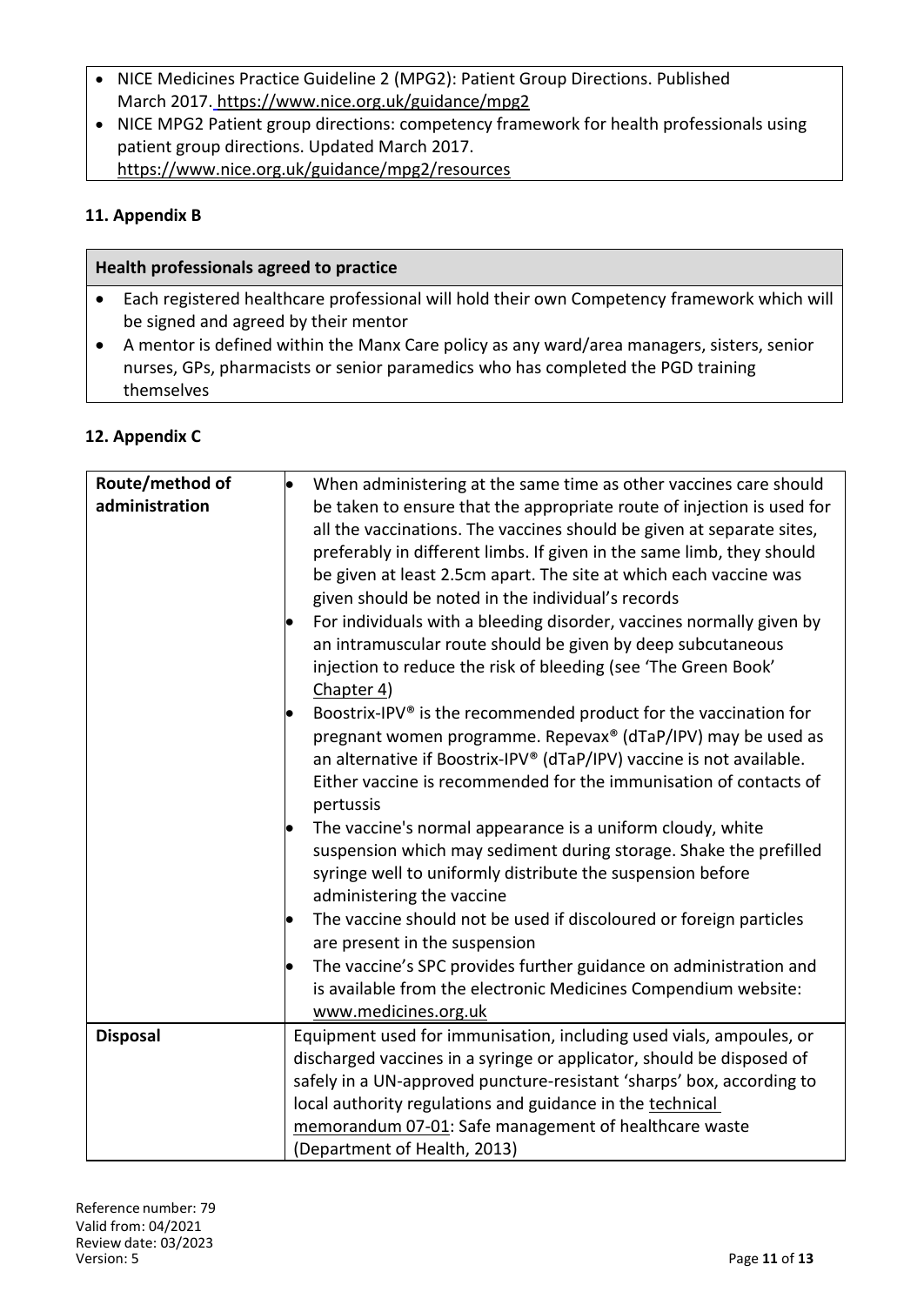| <b>Drug interactions</b><br>Immunological response may be diminished in those receiving<br>immunosuppressive treatment. Vaccination is recommended for<br>eligible individuals even if the antibody response may be limited.<br>May be given at the same time as other vaccines<br>A detailed list of drug interactions is available in the SPC, which is<br>available from the electronic Medicines Compendium website:<br>www.medicines.org.uk<br><b>Records to be kept</b><br>Record:<br>that valid informed consent was given;<br>name of individual, address, date of birth and GP with whom<br>٠<br>the individual is registered<br>name of immuniser<br>٠<br>name and brand of vaccine<br>$\bullet$<br>date of administration<br>٠<br>dose, form and route of administration of vaccine<br>quantity administered<br>٠<br>batch number and expiry date<br>$\bullet$<br>anatomical site of vaccination<br>٠<br>advice given, including advice given if excluded or declines<br>immunisation<br>details of any adverse drug reactions and actions taken<br>supplied via PGD<br>Records should be signed and dated (or password<br>controlled immunisers record on e-records)<br>All records should be clear, legible and contemporaneous<br>$\bullet$<br>This information should be recorded in the individual's GP<br>record and the electronic and/or hand-held maternity record (if<br>available). Where vaccine is administered outside the GP setting<br>appropriate health records should be kept and the individual's<br>GP informed<br>The local Child Health Information Services team (Child<br>٠<br>Health Records Department) must be notified using the<br>appropriate documentation/pathway as required by any local<br>or contractual arrangement<br>A record of all individuals receiving treatment under this PGD<br>should also be kept for audit purposes in accordance with local<br>policy |  |
|---------------------------------------------------------------------------------------------------------------------------------------------------------------------------------------------------------------------------------------------------------------------------------------------------------------------------------------------------------------------------------------------------------------------------------------------------------------------------------------------------------------------------------------------------------------------------------------------------------------------------------------------------------------------------------------------------------------------------------------------------------------------------------------------------------------------------------------------------------------------------------------------------------------------------------------------------------------------------------------------------------------------------------------------------------------------------------------------------------------------------------------------------------------------------------------------------------------------------------------------------------------------------------------------------------------------------------------------------------------------------------------------------------------------------------------------------------------------------------------------------------------------------------------------------------------------------------------------------------------------------------------------------------------------------------------------------------------------------------------------------------------------------------------------------------------------------------------------------------------------------------------------------------------------|--|
|                                                                                                                                                                                                                                                                                                                                                                                                                                                                                                                                                                                                                                                                                                                                                                                                                                                                                                                                                                                                                                                                                                                                                                                                                                                                                                                                                                                                                                                                                                                                                                                                                                                                                                                                                                                                                                                                                                                     |  |
|                                                                                                                                                                                                                                                                                                                                                                                                                                                                                                                                                                                                                                                                                                                                                                                                                                                                                                                                                                                                                                                                                                                                                                                                                                                                                                                                                                                                                                                                                                                                                                                                                                                                                                                                                                                                                                                                                                                     |  |
|                                                                                                                                                                                                                                                                                                                                                                                                                                                                                                                                                                                                                                                                                                                                                                                                                                                                                                                                                                                                                                                                                                                                                                                                                                                                                                                                                                                                                                                                                                                                                                                                                                                                                                                                                                                                                                                                                                                     |  |
|                                                                                                                                                                                                                                                                                                                                                                                                                                                                                                                                                                                                                                                                                                                                                                                                                                                                                                                                                                                                                                                                                                                                                                                                                                                                                                                                                                                                                                                                                                                                                                                                                                                                                                                                                                                                                                                                                                                     |  |
|                                                                                                                                                                                                                                                                                                                                                                                                                                                                                                                                                                                                                                                                                                                                                                                                                                                                                                                                                                                                                                                                                                                                                                                                                                                                                                                                                                                                                                                                                                                                                                                                                                                                                                                                                                                                                                                                                                                     |  |
|                                                                                                                                                                                                                                                                                                                                                                                                                                                                                                                                                                                                                                                                                                                                                                                                                                                                                                                                                                                                                                                                                                                                                                                                                                                                                                                                                                                                                                                                                                                                                                                                                                                                                                                                                                                                                                                                                                                     |  |
|                                                                                                                                                                                                                                                                                                                                                                                                                                                                                                                                                                                                                                                                                                                                                                                                                                                                                                                                                                                                                                                                                                                                                                                                                                                                                                                                                                                                                                                                                                                                                                                                                                                                                                                                                                                                                                                                                                                     |  |
|                                                                                                                                                                                                                                                                                                                                                                                                                                                                                                                                                                                                                                                                                                                                                                                                                                                                                                                                                                                                                                                                                                                                                                                                                                                                                                                                                                                                                                                                                                                                                                                                                                                                                                                                                                                                                                                                                                                     |  |
|                                                                                                                                                                                                                                                                                                                                                                                                                                                                                                                                                                                                                                                                                                                                                                                                                                                                                                                                                                                                                                                                                                                                                                                                                                                                                                                                                                                                                                                                                                                                                                                                                                                                                                                                                                                                                                                                                                                     |  |
|                                                                                                                                                                                                                                                                                                                                                                                                                                                                                                                                                                                                                                                                                                                                                                                                                                                                                                                                                                                                                                                                                                                                                                                                                                                                                                                                                                                                                                                                                                                                                                                                                                                                                                                                                                                                                                                                                                                     |  |
|                                                                                                                                                                                                                                                                                                                                                                                                                                                                                                                                                                                                                                                                                                                                                                                                                                                                                                                                                                                                                                                                                                                                                                                                                                                                                                                                                                                                                                                                                                                                                                                                                                                                                                                                                                                                                                                                                                                     |  |
|                                                                                                                                                                                                                                                                                                                                                                                                                                                                                                                                                                                                                                                                                                                                                                                                                                                                                                                                                                                                                                                                                                                                                                                                                                                                                                                                                                                                                                                                                                                                                                                                                                                                                                                                                                                                                                                                                                                     |  |
|                                                                                                                                                                                                                                                                                                                                                                                                                                                                                                                                                                                                                                                                                                                                                                                                                                                                                                                                                                                                                                                                                                                                                                                                                                                                                                                                                                                                                                                                                                                                                                                                                                                                                                                                                                                                                                                                                                                     |  |
|                                                                                                                                                                                                                                                                                                                                                                                                                                                                                                                                                                                                                                                                                                                                                                                                                                                                                                                                                                                                                                                                                                                                                                                                                                                                                                                                                                                                                                                                                                                                                                                                                                                                                                                                                                                                                                                                                                                     |  |
|                                                                                                                                                                                                                                                                                                                                                                                                                                                                                                                                                                                                                                                                                                                                                                                                                                                                                                                                                                                                                                                                                                                                                                                                                                                                                                                                                                                                                                                                                                                                                                                                                                                                                                                                                                                                                                                                                                                     |  |
|                                                                                                                                                                                                                                                                                                                                                                                                                                                                                                                                                                                                                                                                                                                                                                                                                                                                                                                                                                                                                                                                                                                                                                                                                                                                                                                                                                                                                                                                                                                                                                                                                                                                                                                                                                                                                                                                                                                     |  |
|                                                                                                                                                                                                                                                                                                                                                                                                                                                                                                                                                                                                                                                                                                                                                                                                                                                                                                                                                                                                                                                                                                                                                                                                                                                                                                                                                                                                                                                                                                                                                                                                                                                                                                                                                                                                                                                                                                                     |  |
|                                                                                                                                                                                                                                                                                                                                                                                                                                                                                                                                                                                                                                                                                                                                                                                                                                                                                                                                                                                                                                                                                                                                                                                                                                                                                                                                                                                                                                                                                                                                                                                                                                                                                                                                                                                                                                                                                                                     |  |
|                                                                                                                                                                                                                                                                                                                                                                                                                                                                                                                                                                                                                                                                                                                                                                                                                                                                                                                                                                                                                                                                                                                                                                                                                                                                                                                                                                                                                                                                                                                                                                                                                                                                                                                                                                                                                                                                                                                     |  |
|                                                                                                                                                                                                                                                                                                                                                                                                                                                                                                                                                                                                                                                                                                                                                                                                                                                                                                                                                                                                                                                                                                                                                                                                                                                                                                                                                                                                                                                                                                                                                                                                                                                                                                                                                                                                                                                                                                                     |  |
|                                                                                                                                                                                                                                                                                                                                                                                                                                                                                                                                                                                                                                                                                                                                                                                                                                                                                                                                                                                                                                                                                                                                                                                                                                                                                                                                                                                                                                                                                                                                                                                                                                                                                                                                                                                                                                                                                                                     |  |
|                                                                                                                                                                                                                                                                                                                                                                                                                                                                                                                                                                                                                                                                                                                                                                                                                                                                                                                                                                                                                                                                                                                                                                                                                                                                                                                                                                                                                                                                                                                                                                                                                                                                                                                                                                                                                                                                                                                     |  |
|                                                                                                                                                                                                                                                                                                                                                                                                                                                                                                                                                                                                                                                                                                                                                                                                                                                                                                                                                                                                                                                                                                                                                                                                                                                                                                                                                                                                                                                                                                                                                                                                                                                                                                                                                                                                                                                                                                                     |  |
|                                                                                                                                                                                                                                                                                                                                                                                                                                                                                                                                                                                                                                                                                                                                                                                                                                                                                                                                                                                                                                                                                                                                                                                                                                                                                                                                                                                                                                                                                                                                                                                                                                                                                                                                                                                                                                                                                                                     |  |
|                                                                                                                                                                                                                                                                                                                                                                                                                                                                                                                                                                                                                                                                                                                                                                                                                                                                                                                                                                                                                                                                                                                                                                                                                                                                                                                                                                                                                                                                                                                                                                                                                                                                                                                                                                                                                                                                                                                     |  |
|                                                                                                                                                                                                                                                                                                                                                                                                                                                                                                                                                                                                                                                                                                                                                                                                                                                                                                                                                                                                                                                                                                                                                                                                                                                                                                                                                                                                                                                                                                                                                                                                                                                                                                                                                                                                                                                                                                                     |  |
|                                                                                                                                                                                                                                                                                                                                                                                                                                                                                                                                                                                                                                                                                                                                                                                                                                                                                                                                                                                                                                                                                                                                                                                                                                                                                                                                                                                                                                                                                                                                                                                                                                                                                                                                                                                                                                                                                                                     |  |
|                                                                                                                                                                                                                                                                                                                                                                                                                                                                                                                                                                                                                                                                                                                                                                                                                                                                                                                                                                                                                                                                                                                                                                                                                                                                                                                                                                                                                                                                                                                                                                                                                                                                                                                                                                                                                                                                                                                     |  |
|                                                                                                                                                                                                                                                                                                                                                                                                                                                                                                                                                                                                                                                                                                                                                                                                                                                                                                                                                                                                                                                                                                                                                                                                                                                                                                                                                                                                                                                                                                                                                                                                                                                                                                                                                                                                                                                                                                                     |  |
|                                                                                                                                                                                                                                                                                                                                                                                                                                                                                                                                                                                                                                                                                                                                                                                                                                                                                                                                                                                                                                                                                                                                                                                                                                                                                                                                                                                                                                                                                                                                                                                                                                                                                                                                                                                                                                                                                                                     |  |
|                                                                                                                                                                                                                                                                                                                                                                                                                                                                                                                                                                                                                                                                                                                                                                                                                                                                                                                                                                                                                                                                                                                                                                                                                                                                                                                                                                                                                                                                                                                                                                                                                                                                                                                                                                                                                                                                                                                     |  |
|                                                                                                                                                                                                                                                                                                                                                                                                                                                                                                                                                                                                                                                                                                                                                                                                                                                                                                                                                                                                                                                                                                                                                                                                                                                                                                                                                                                                                                                                                                                                                                                                                                                                                                                                                                                                                                                                                                                     |  |
|                                                                                                                                                                                                                                                                                                                                                                                                                                                                                                                                                                                                                                                                                                                                                                                                                                                                                                                                                                                                                                                                                                                                                                                                                                                                                                                                                                                                                                                                                                                                                                                                                                                                                                                                                                                                                                                                                                                     |  |
|                                                                                                                                                                                                                                                                                                                                                                                                                                                                                                                                                                                                                                                                                                                                                                                                                                                                                                                                                                                                                                                                                                                                                                                                                                                                                                                                                                                                                                                                                                                                                                                                                                                                                                                                                                                                                                                                                                                     |  |
|                                                                                                                                                                                                                                                                                                                                                                                                                                                                                                                                                                                                                                                                                                                                                                                                                                                                                                                                                                                                                                                                                                                                                                                                                                                                                                                                                                                                                                                                                                                                                                                                                                                                                                                                                                                                                                                                                                                     |  |
|                                                                                                                                                                                                                                                                                                                                                                                                                                                                                                                                                                                                                                                                                                                                                                                                                                                                                                                                                                                                                                                                                                                                                                                                                                                                                                                                                                                                                                                                                                                                                                                                                                                                                                                                                                                                                                                                                                                     |  |
|                                                                                                                                                                                                                                                                                                                                                                                                                                                                                                                                                                                                                                                                                                                                                                                                                                                                                                                                                                                                                                                                                                                                                                                                                                                                                                                                                                                                                                                                                                                                                                                                                                                                                                                                                                                                                                                                                                                     |  |
|                                                                                                                                                                                                                                                                                                                                                                                                                                                                                                                                                                                                                                                                                                                                                                                                                                                                                                                                                                                                                                                                                                                                                                                                                                                                                                                                                                                                                                                                                                                                                                                                                                                                                                                                                                                                                                                                                                                     |  |
|                                                                                                                                                                                                                                                                                                                                                                                                                                                                                                                                                                                                                                                                                                                                                                                                                                                                                                                                                                                                                                                                                                                                                                                                                                                                                                                                                                                                                                                                                                                                                                                                                                                                                                                                                                                                                                                                                                                     |  |
|                                                                                                                                                                                                                                                                                                                                                                                                                                                                                                                                                                                                                                                                                                                                                                                                                                                                                                                                                                                                                                                                                                                                                                                                                                                                                                                                                                                                                                                                                                                                                                                                                                                                                                                                                                                                                                                                                                                     |  |
|                                                                                                                                                                                                                                                                                                                                                                                                                                                                                                                                                                                                                                                                                                                                                                                                                                                                                                                                                                                                                                                                                                                                                                                                                                                                                                                                                                                                                                                                                                                                                                                                                                                                                                                                                                                                                                                                                                                     |  |
|                                                                                                                                                                                                                                                                                                                                                                                                                                                                                                                                                                                                                                                                                                                                                                                                                                                                                                                                                                                                                                                                                                                                                                                                                                                                                                                                                                                                                                                                                                                                                                                                                                                                                                                                                                                                                                                                                                                     |  |